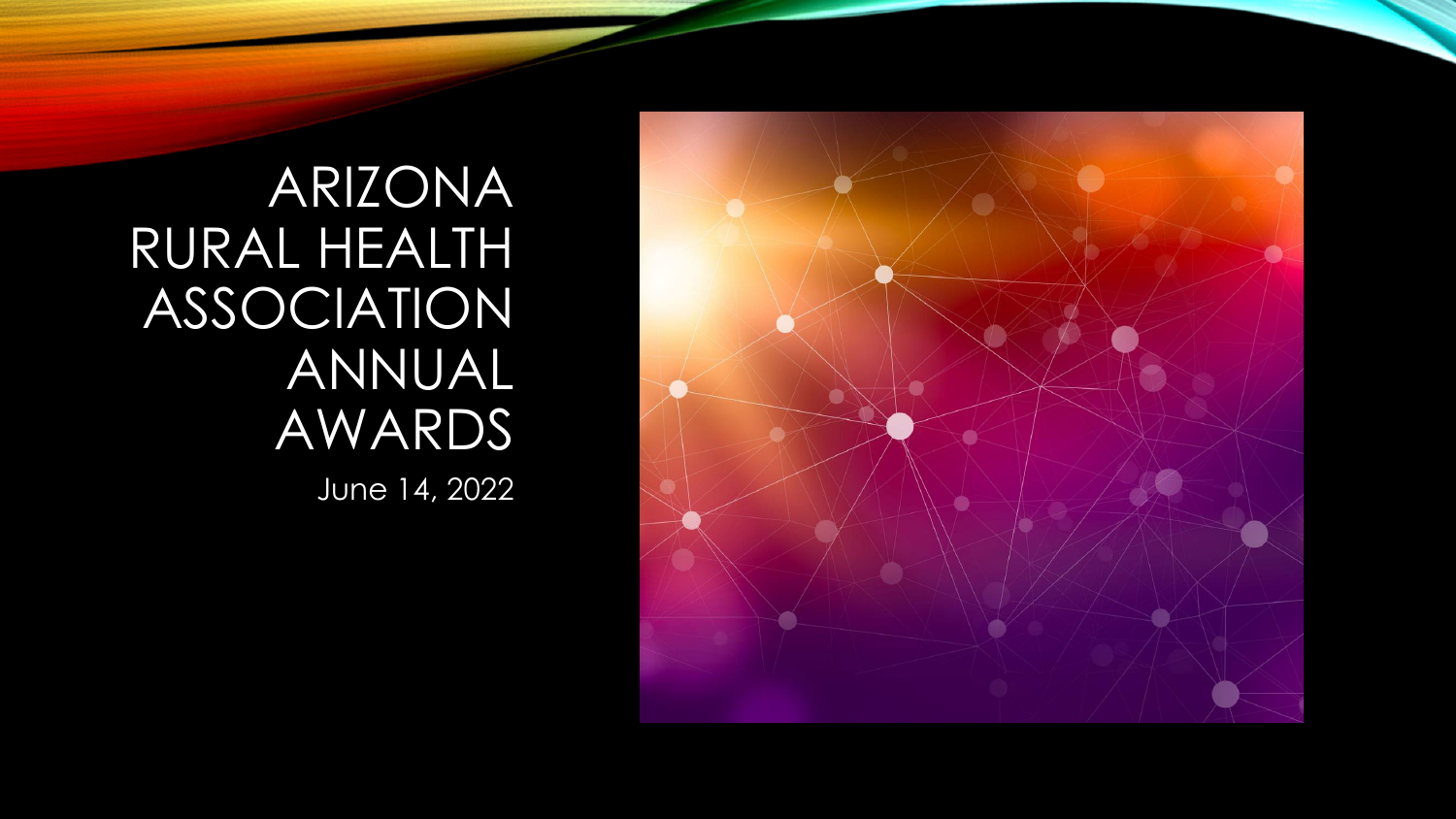## ARIZONA RURAL HEALTH ASSOCIATION

Introduction of Board Members

Upcoming election of board members- Applications due June 30, 2022

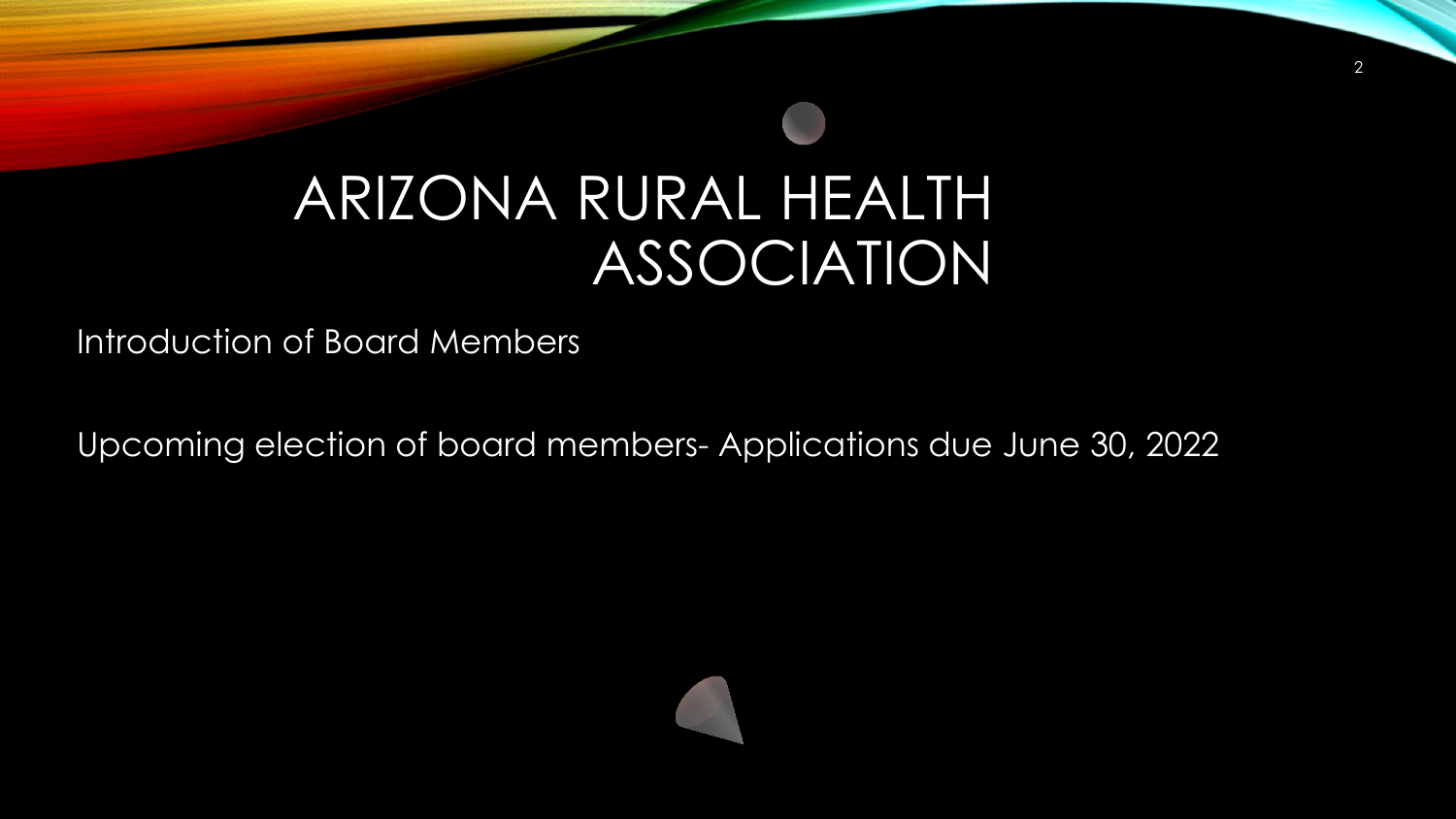## ARIZONA RURAL HEALTH ASSOCIATION

The Arizona Rural Health Service Awards honor outstanding rural health volunteers, professionals, and programs for their dedication and commitment to improving the health of rural residents of our state. Each year the Arizona Rural Health Association (AzRHA) recognizes the award winners at the annual Arizona Rural Health Conference.

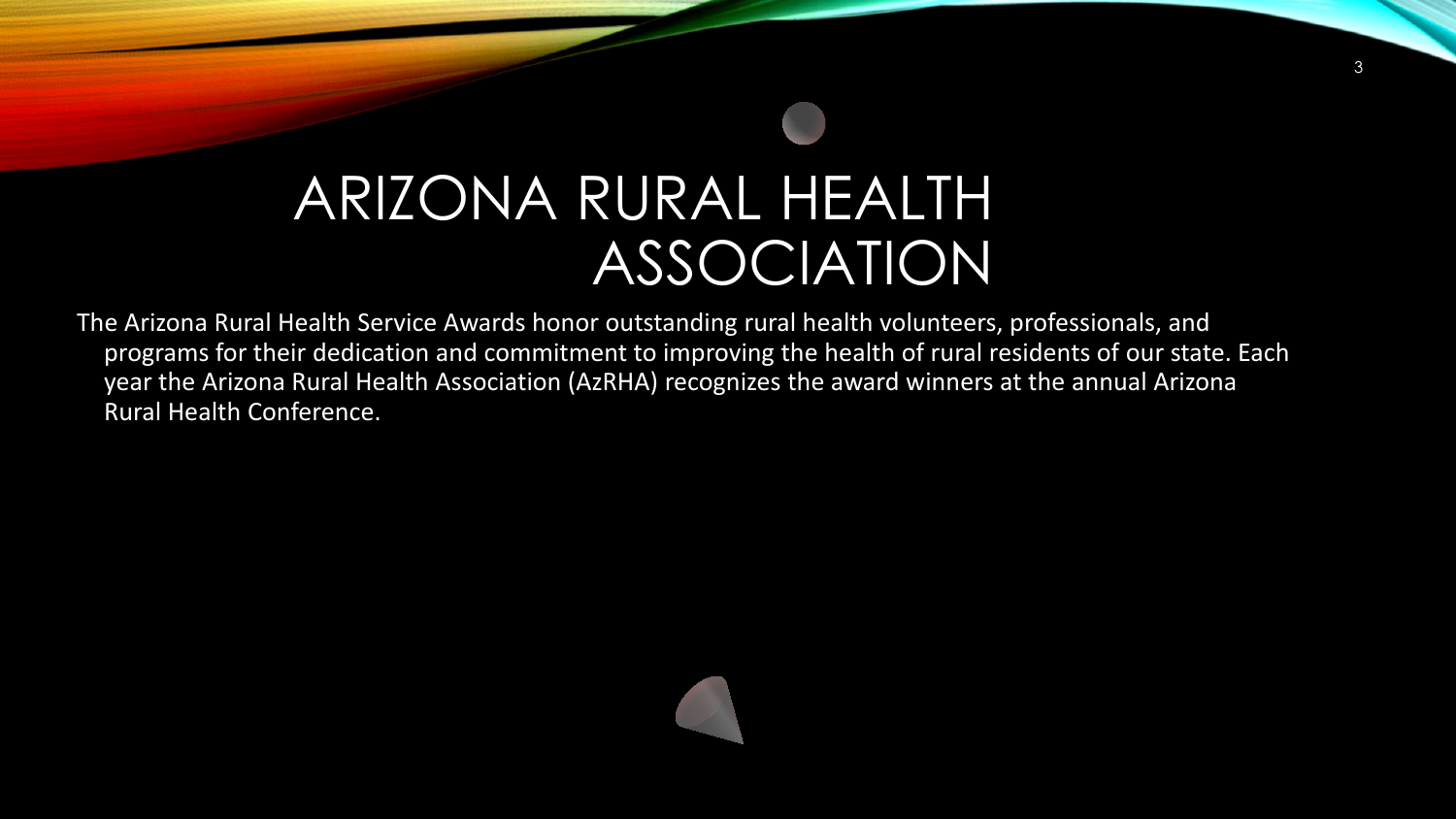## EXCEPTIONAL RURAL HEALTH PROFESSIONAL

4

**Exceptional Rural Health Professional**

•The **Exceptional Rural Health Professional Award** recognizes an individual for leadership in bringing health services to rural populations. The Professional Award is meant to be inclusive of all health disciplines (e.g., dentistry, optometry, nursing, behavioral health, public health, administrator, etc.). Factors taken into consideration include providing or promoting outstanding care, involvement in the community, and lasting contributions to the health care system. This award acknowledges significant contribution to rural health through distinguished personal leadership.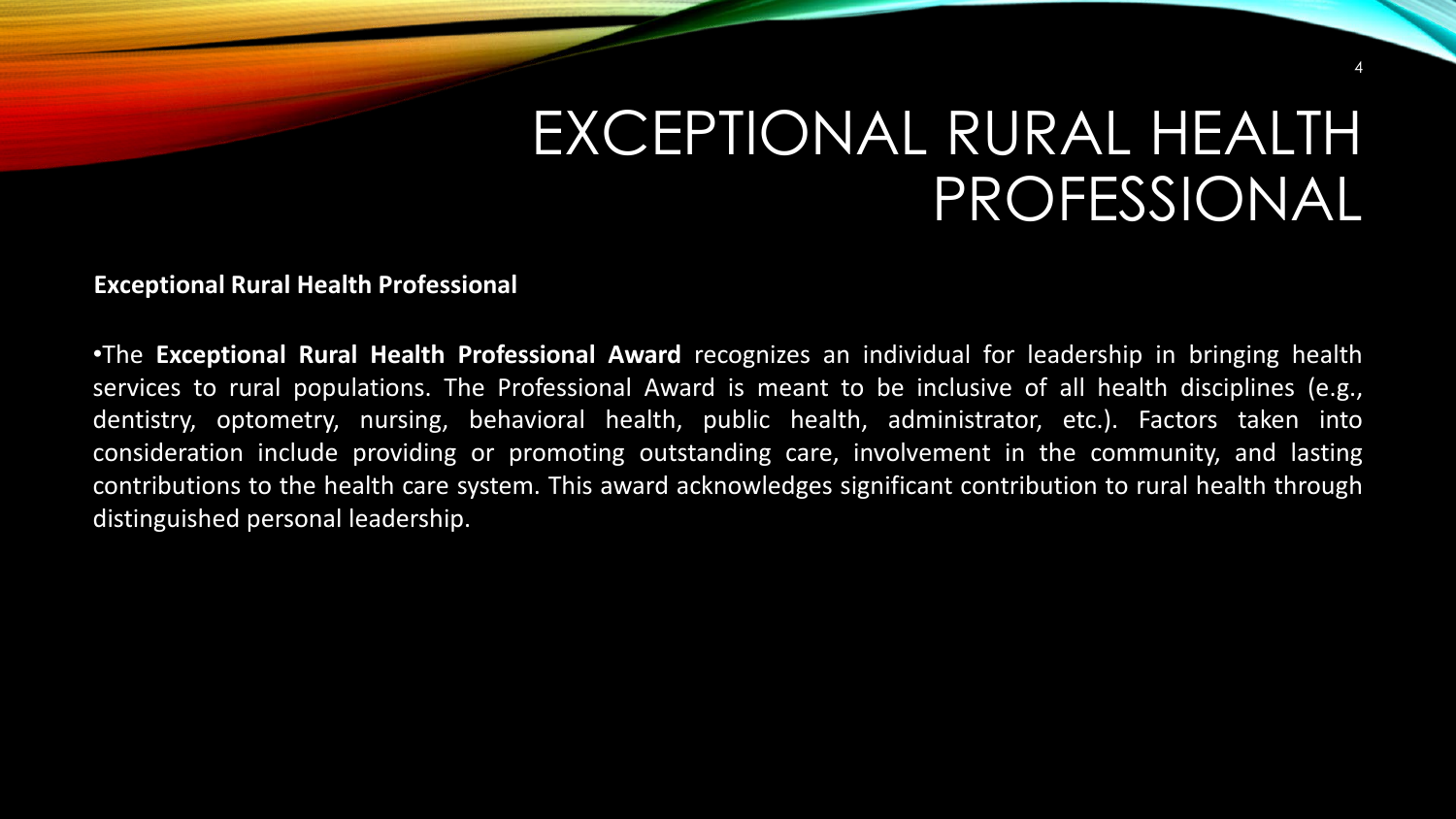## EXCEPTIONAL RURAL HEALTH PROFESSIONAL

- **Recipient: Jason Zibart**
- **Nominator: Gary Kartchner**

•Jason is a leader in establishing telehealth solutions that directly impact the quality of our patients' stay. Jason spends a considerable amount of time outside business hours staffing booths and attending other events in representing Benson Hospital. I'm always seeing his social media feed filled with the latest even he's at, doing things that directly impact our community for the better. As a critical access hospital, we all wear multiple hats and are required to work with limited resources. I'm always impressed with what Jadon has been able to do and continues to do for both the hospital and the community of Benson and surrounding areas.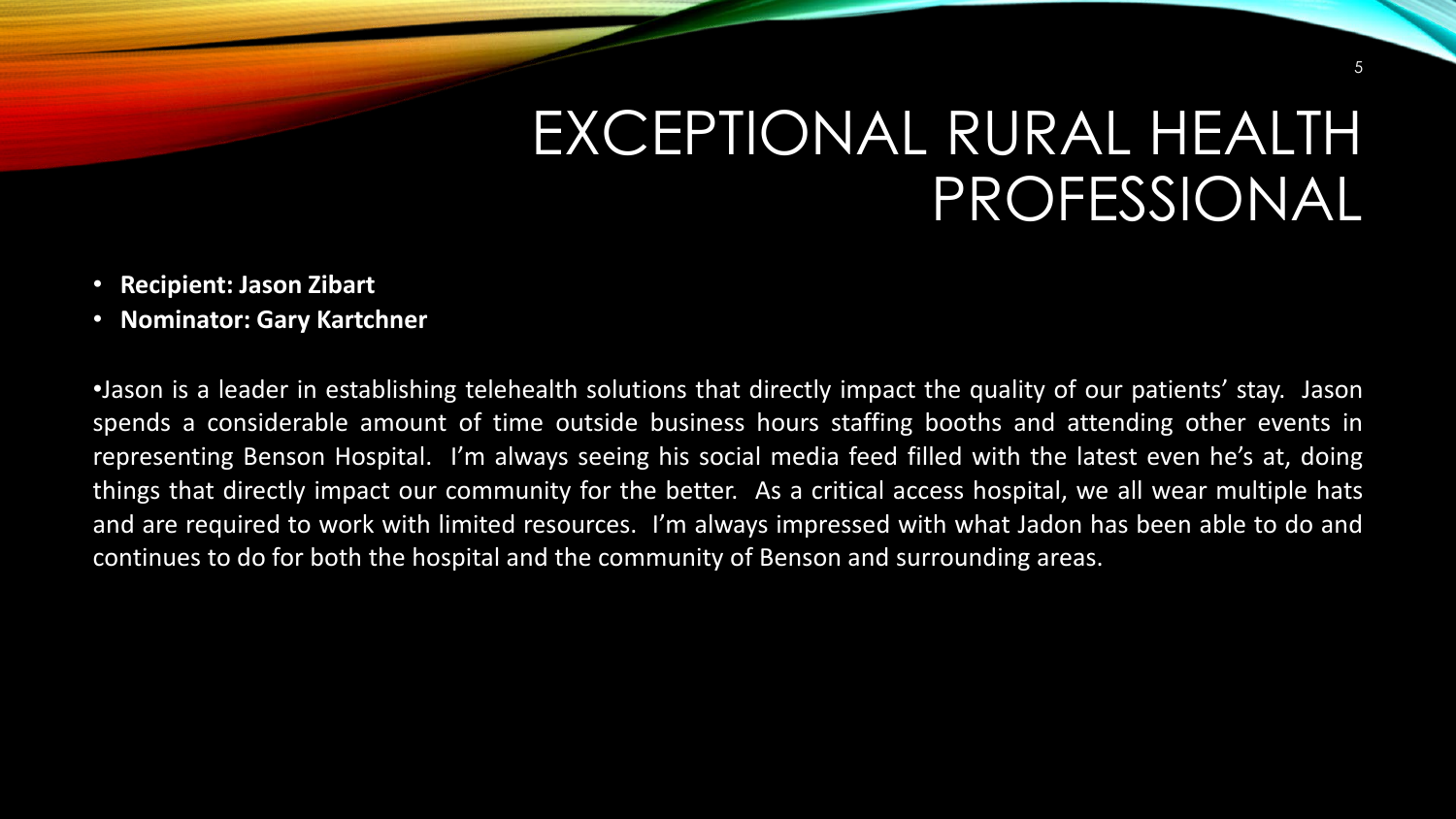## DISTINGUISHED MARTHA ORTIZ VOLUNTEER AWARD

6

### **DISTINGUISHED MARTHA ORTIZ VOLUNTEER**

• The **Distinguished Martha Ortiz Volunteer Award** honors an individual who has contributed extensive time, dedication, and commitment to supporting a rural health program or project that is making an identifiable difference in the health care provided to people in Arizona's rural and/or medically underserved communities. This award also considers an individual who has been a strong advocate in influencing and shaping policies and programs that impact the provision of health care to residents of rural and/or medically underserved communities in Arizona.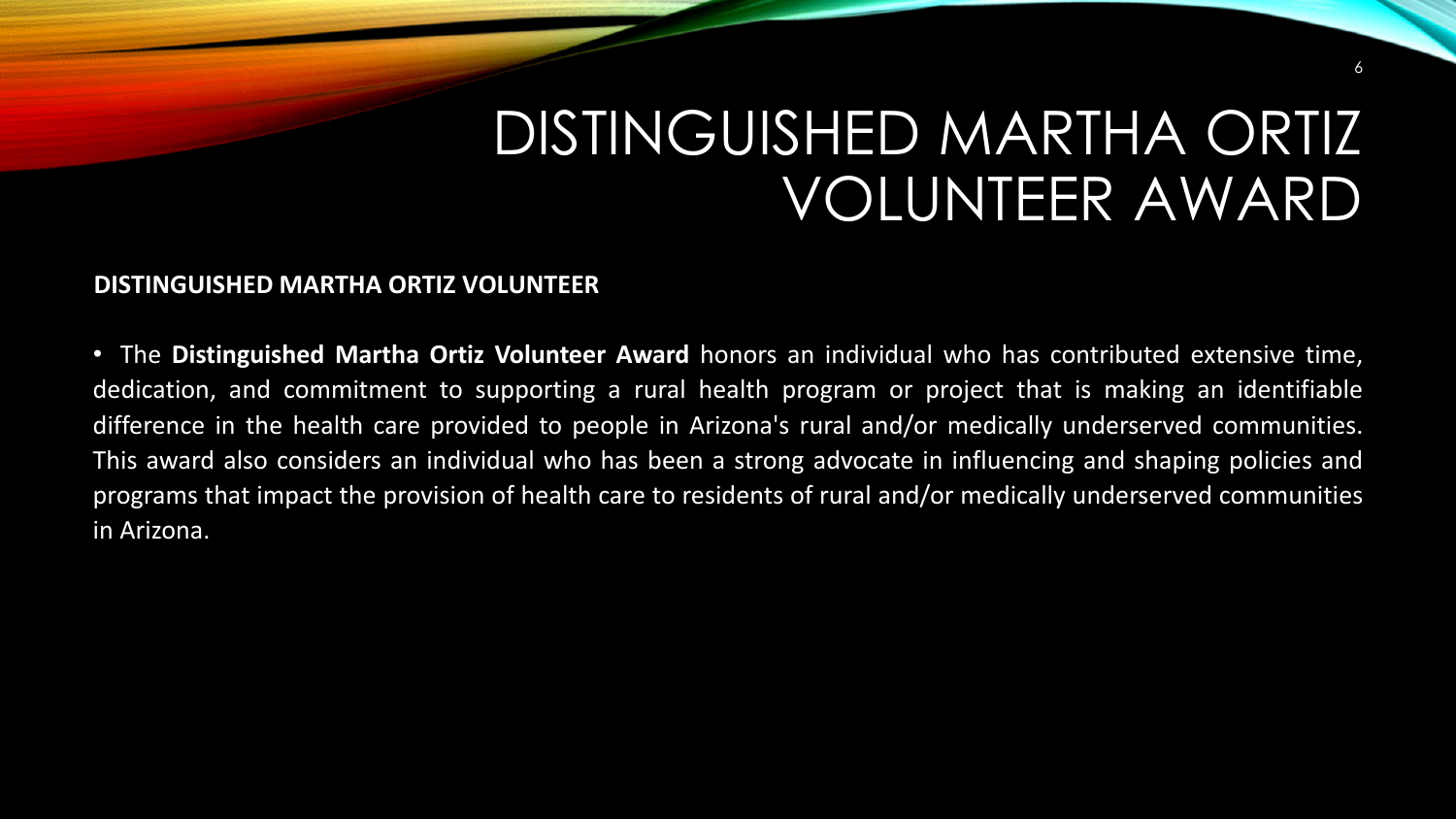## DISTINGUISHED MARTHA ORTIZ VOLUNTEER AWARD

- Recipient: William Dudley
- Nominator: Alma Ramirez
- *Bill exemplifies what it means to be committed to the health and wellness of a rural community. He demonstrates compassion, stewardship and seeks new ways to improve the health and wellbeing of the community that he so clearly loves. Thanks to Bill, people from this small rural community can take ESL classes, parents of children ages 0-to 5 are learning creative ways to help their children learn, as well as assisting families to receive free health care services, such as health screening, vaccinations, etc. I can honestly say that Bill will do what he can to break down barriers and overcome any obstacles to ensure that this small rural community is not forgotten or left behind. He is a champion to these families and deserves recognition for what he does day in and day out without expecting anything in return or recognition.*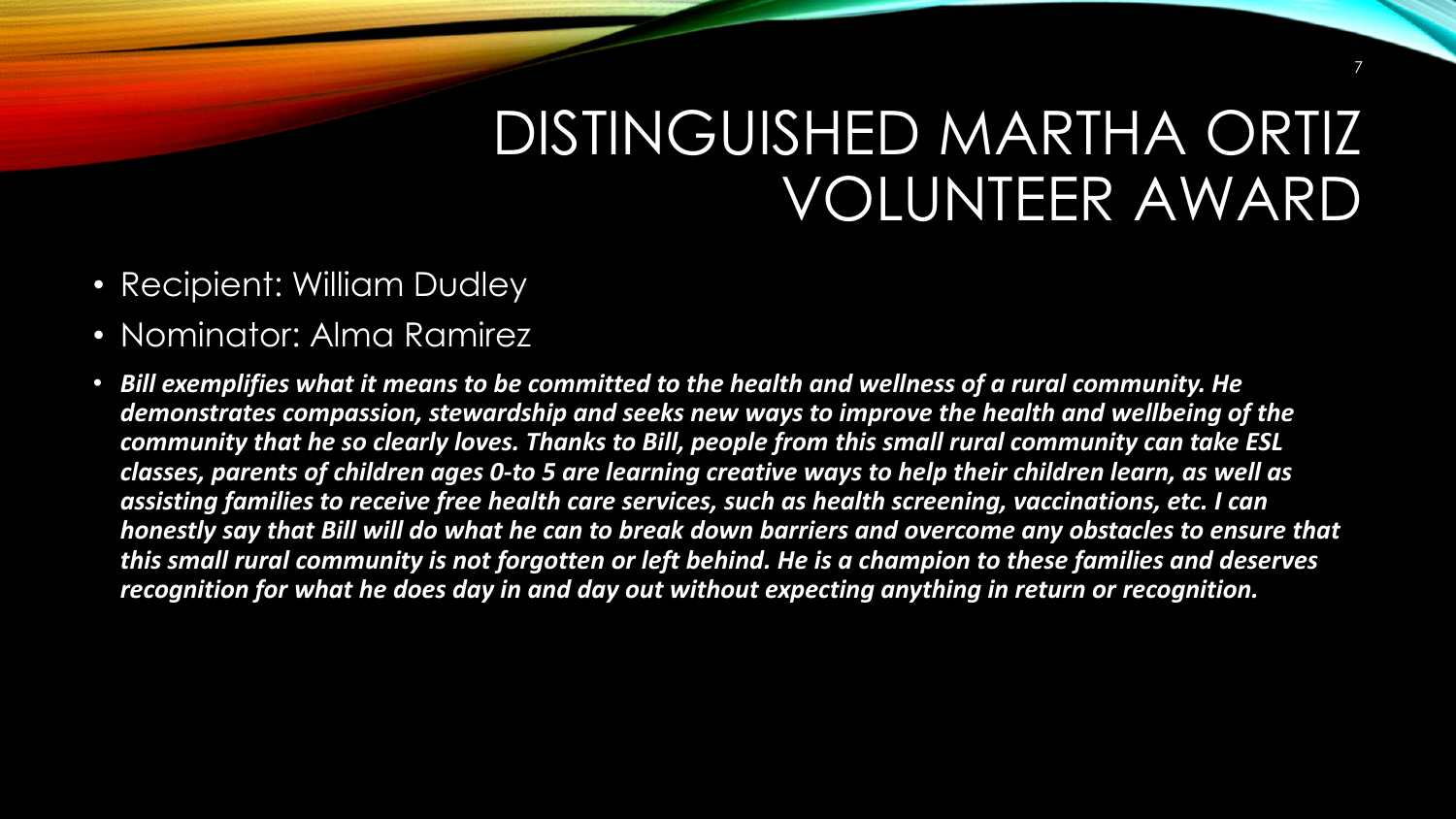## INSPIRING RURAL HEALTH PROGRAM

#### **INSPIRING RURAL HEALTH PROGRAM**

•The **Inspiring Rural Health Program Award** recognizes a program within a community, at the local or state level, that involves one or more health professionals or entities, and promotes or facilitates the development of rural health delivery systems. Factors considered include coordination of services, networking and collaboration, innovation in development and implementation, and lasting impact of the program. This award honors excellence in the provision of health services to rural and/or other medically underserved people.

•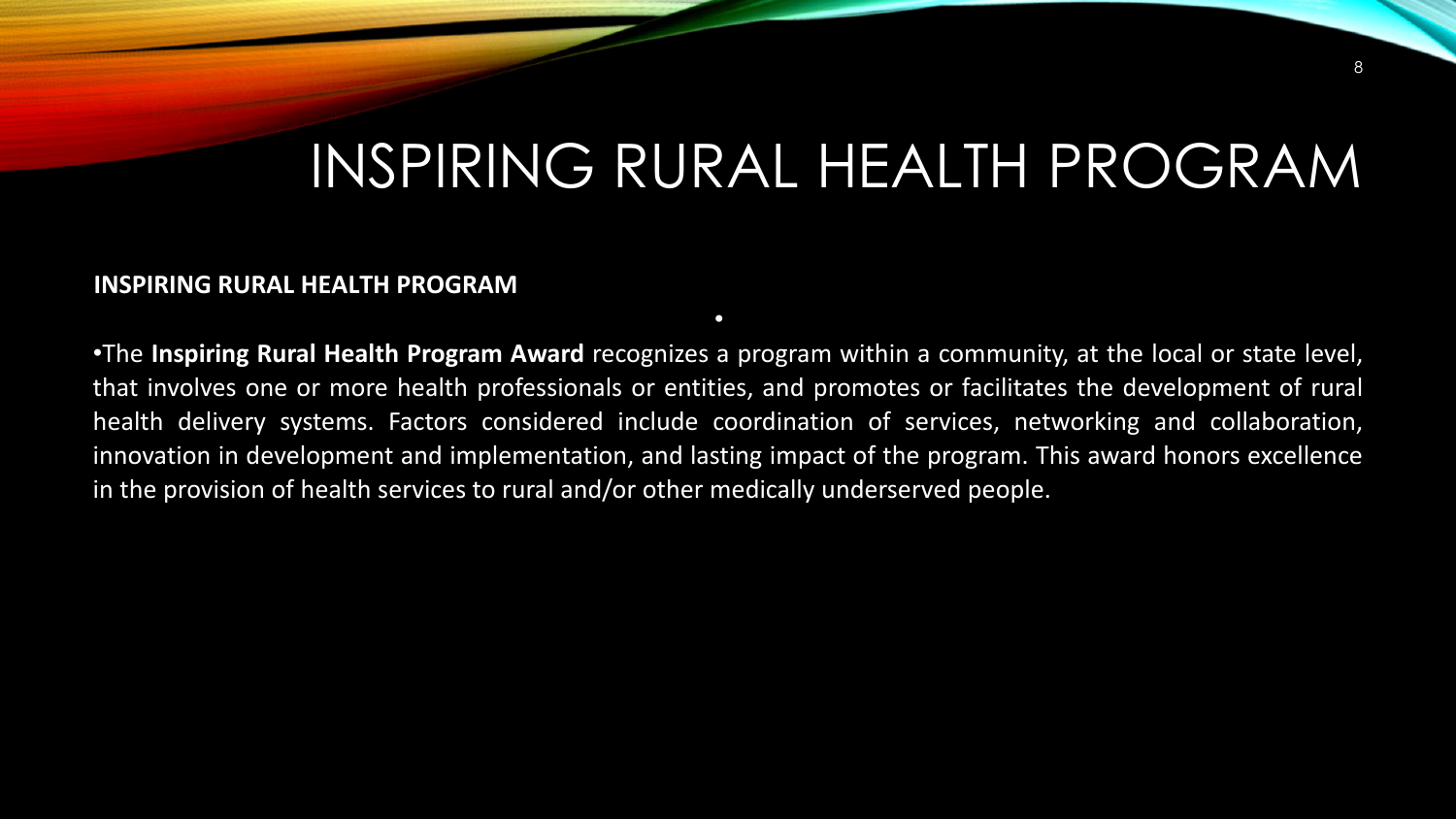# INSPIRING RURAL HEALTH PROGRAM

- **Recipient:** NAMI Payson **Warming Center**
- **Nominator:** Patty Wisner

•For years many people in our community said we needed to provide services for the homeless, which includes people traveling through the community, families who suddenly found themselves evicted, homeless veterans and others living in the woods around Payson, many of whom suffered from mental illness. Emily and Skyler Brice were instrumental in meeting with community leaders and volunteers to start up the Payson Homeless and Homeless Veterans Initiative, which opened the Warming Center three years ago. Every night a warm meal is prepared and provided for anyone who comes through the door, and there is emergency shelter for those who need it. In addition, they connect people to health services, vocational services, mental health supports and more. This program, its leaders and volunteers all deserve the Inspiring Health Program of the Year Award.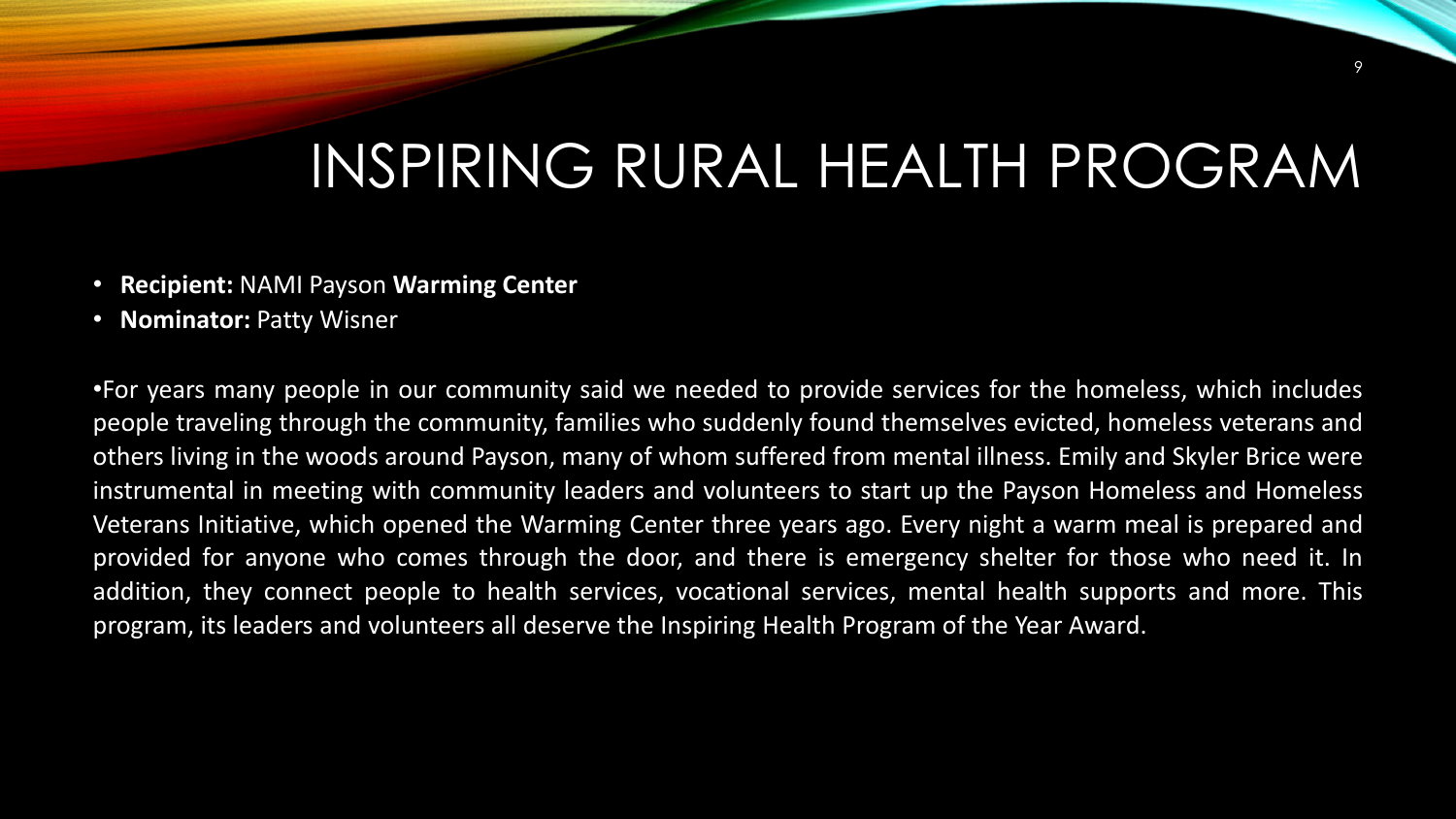## RONALD WEINSTEIN TELEHEALTH INNOVATION AWARD

**Ronald Weinstein Telehealth Innovation Award**

• The **Ronald S. Weinstein Innovation Award** recognizes an individual who has pioneered the use of telehealth technology and/or telehealth policy that advanced healthcare access for people living in rural and/or remote areas of Arizona.